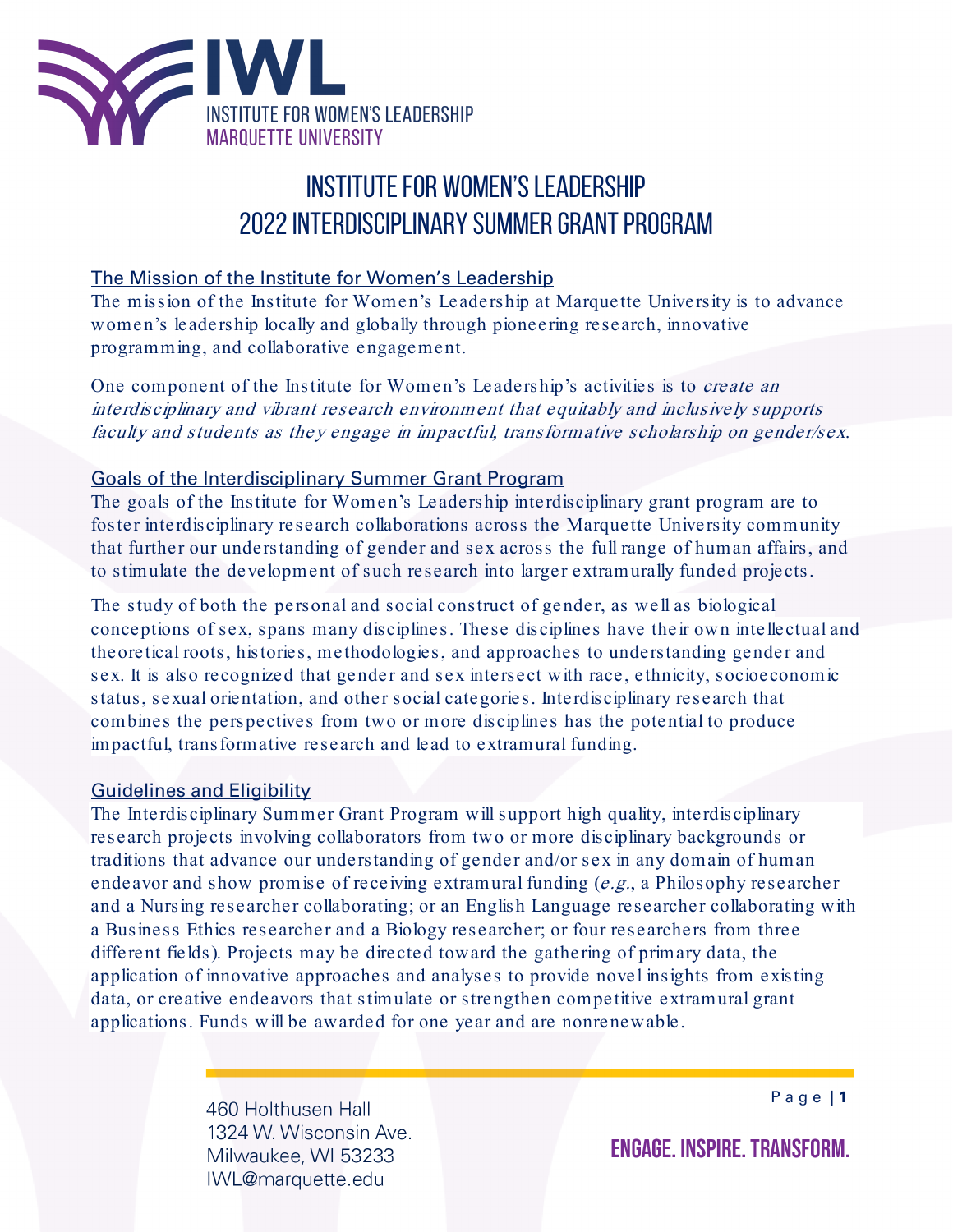

#### **Eligibility**

- The principal investigator(s) must hold a faculty or staff appointment at Marquette University.
- Recipients of the award are expected to be employed at Marquette University during the duration of their project and will be returning for the next academic year (2022-2023).
- Projects that include two or more internal or external collaborators that represent diverse disciplinary backgrounds that differ from each other will be given priority. Exceptional projects on gender/sex that do not meet interdisciplinary qualifications will be considered if sufficient funds are available.
- Recipients of the award must meet with a team from the Institute for Women's Leadership and Office of Research and Sponsored Programs to explore the sustainability of their research within 12 months of receiving the funds.
- Recipients will be expected to give a talk on their research at an Institute for Women's Leadership event.
- All presentations and publications need to note IWL as a funding sponsor.
- If an Interdisciplinary Summer Grant was received previously, a listing of related activities and scholarly output must be submitted with the new grant proposal. Specifically, report on any publications, presentations (i.e., academic conference, invited, departmental seminar etc.), or related external grant submissions that resulted from the prior IWL grant. Prior grant outcomes will be considered when awarding subsequent grants.

#### Budget

Teams can ask up to \$11,000 for faculty summer stipends and up to \$6000 for research costs (e.g., supplies or services, student assistants, travel). Max rewards for each project will be \$17,000. Exceptional proposals with higher demand may be considered. Final awards are dependent on availability of funds.

# Review of Proposals

Proposals will be reviewed by the IWL team and based on the following criteria:

- o Scholarly Merit and Objectives
- o Significance and Impact
- o Interdisciplinary Nature
- o Methods, Approaches, or Protocol
- o Project Outcomes and Future Plans
- $\circ$  Project Timeline and Feasibility
- o Investigator Qualification

460 Holthusen Hall 1324 W. Wisconsin Ave. Milwaukee, WI 53233 IWL@marquette.edu

Page | **2**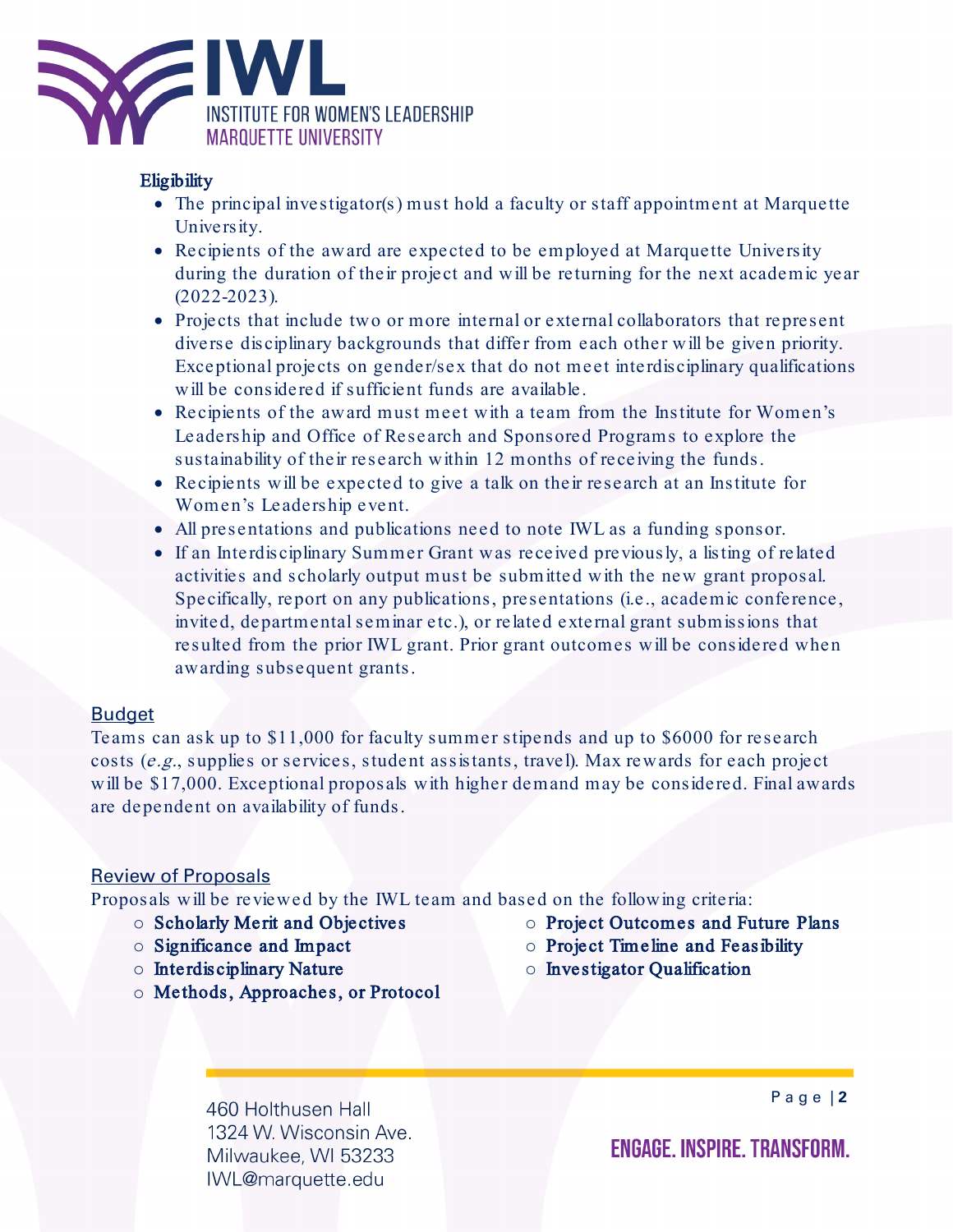

# Submission Deadline and Review Timeline

| Action               | Due Dates                |
|----------------------|--------------------------|
| Final Proposal*      | March 25, 2022           |
| Funding Decision     | By the end of April 2022 |
| <b>Status Report</b> | October 7, 2022          |

\* For projects that involve human subjects, animals, or bio-hazardous materials must have approval from the University IRB, IACUC, or IBC before the award funding will be distributed.

# INSTRUCTIONS FOR PREPARING YOUR INTERDISCIPLINARY SUMMER GRANT FUNDING APPLICATION

Submission Instructions and Deadline: Please complete the application by typing in the required information on the form (see page 5 of this document). Send the document electronically as one Microsoft Word or PDF file laid out in the order indicated below to iwl@marquette.edu no later than 4:00 PM CST on March 25, 2022. The file should be saved as the last name of the Contact PI followed by "IWLgrantappS22" (e.g.,

"Webster\_IWLgrantappS22").

If any portion of the application exceeds the provided page limits and other requirements, the application will be ineligible for consideration. Please use 11-point Arial font.

A complete IWL Interdisciplinary Summer Grant funding application consists of the following items in the order listed below. Please label each section accordingly.

1) IWL Interdisciplinary Grant Cover Sheet(s) [Provided as the last page of this application form].

#### 2) Abstract (separate page, 250 words)

Provides a clear, concise description of the proposed project, its significance, impact, and interdisciplinary nature that a non-specialist would readily understand.

> 460 Holthusen Hall 1324 W. Wisconsin Ave. Milwaukee, WI 53233 IWL@marquette.edu

Page | **3**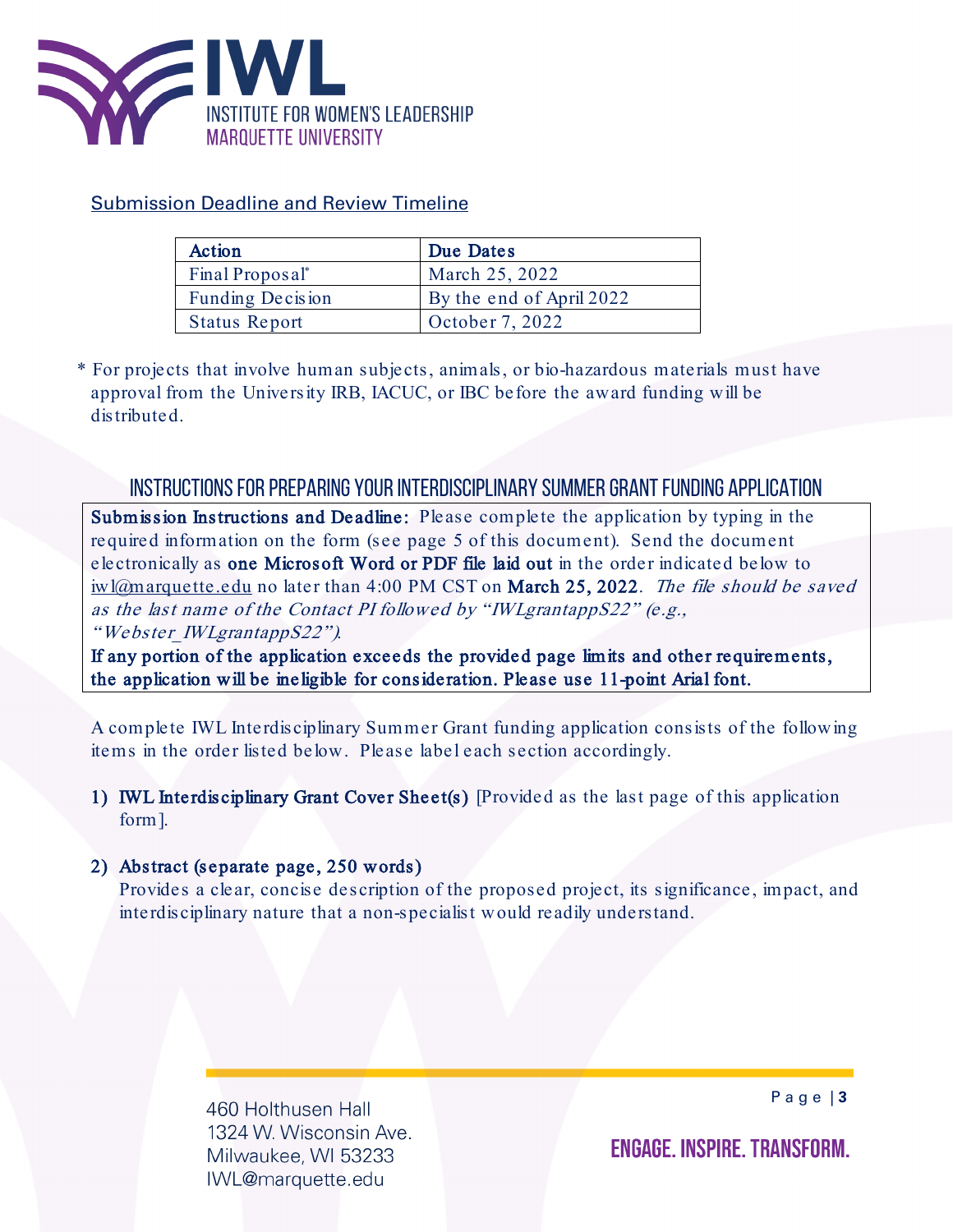

# 3) Project Description (limit - 3 pages)

The Project Description must be no more than three single-spaced pages using 1" margins and 11-point Arial font. The project description must be written in such a way that scholars outside of your immediate disciplines can readily understand it. Use the below headings in order:

#### a) Specific Research Objectives

State and provide *scholarly research objectives*, and a literature-based rationale for those objectives.

#### b) Significance and Impact

Provide a short literature review and a clear and concise explanation of the projects significance and ability to advance the understanding of gender and/or sex in an area(s) of human endeavor.

#### c) Methods, Approaches, or Protocol Summarize the methods, approaches, or protocol used to achieve the research objectives.

d) Interdisciplinary Nature

Describe the interdisciplinary nature of the project including how the various disciplines represented by the two or more collaborators in the proposal contribute to the project.

# e) Project Outcomes and Future Plans

Describe the intended outcomes of the project and how the project will stimulate or strengthen extramural funding application(s).

f) Project Timeline and Feasibility

# 4) References

Provide a bibliography of any references cited in the Project Description. This section is not included in the 3-page limit of the Project Description.

# 5) Project Budget and Budget Justification (limit – 1 page)

Each component of the budget request must be explained with the amount and a total presented. Include as subheadings: personnel, equipment, supplies, travel and other if applicable.

- 6) Brief Biography and Current Curriculum Vita (limit 5 pages per individual).
- 7) Listing of related activities and scholarly output of previous IWL Summer Grants, if applicable.

460 Holthusen Hall 1324 W. Wisconsin Ave. Milwaukee, WI 53233 IWL@marquette.edu

Page | **4**